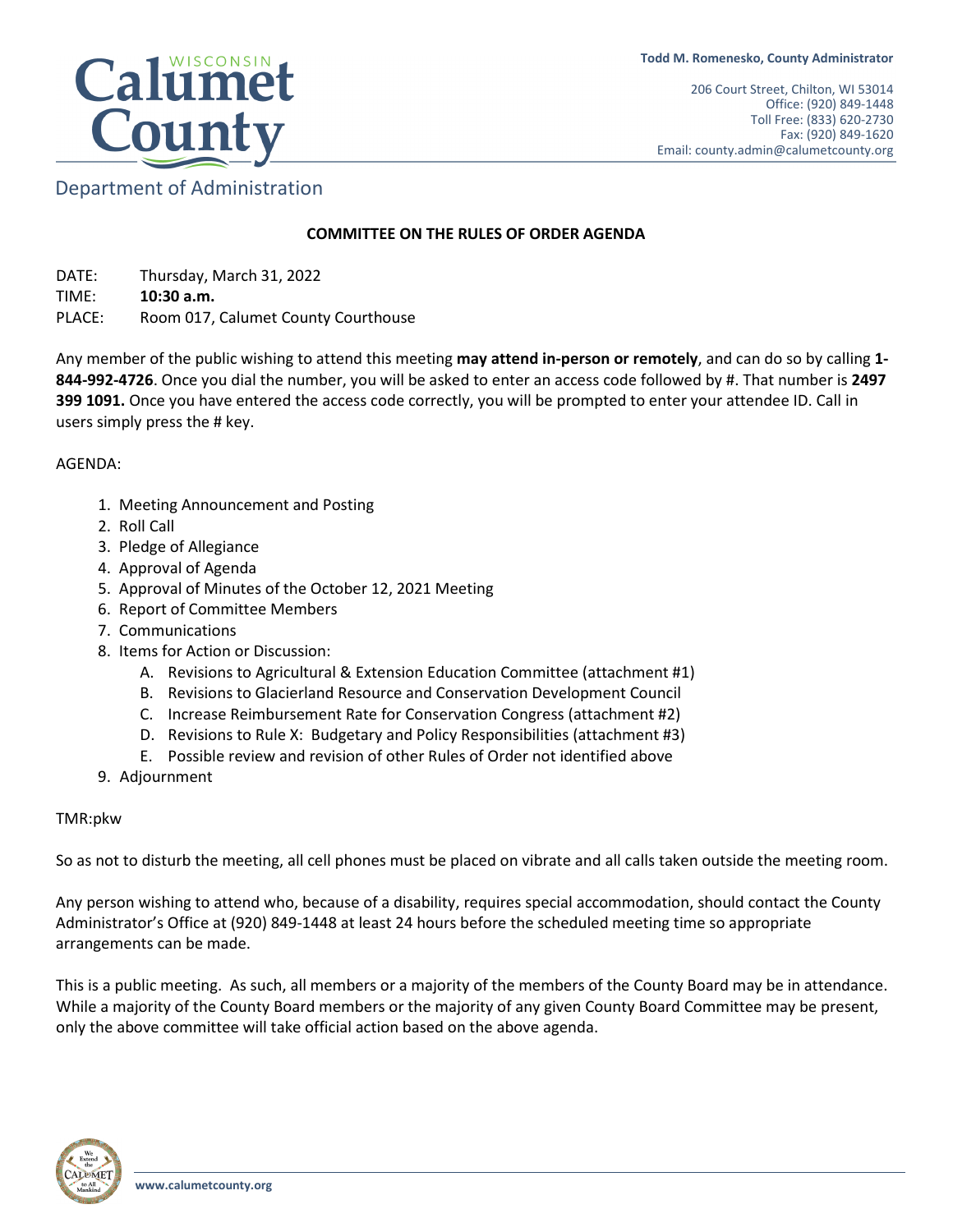### **AGRICULTURAL AND EXTENSION EDUCATION COMMITTEE**

- 1. Membership. The Agricultural and Extension Education Committee shall be comprised of  $five(5)$  two (2) County Board Supervisors, who may be members of the Land and Water Conservation Committee, and three (3) members from the Calumet County community. One or two (1-2) of these community members should be a Calumet County youth in grades 9-11, one (1) of which is recommended to be a current Calumet County 4-H member. It is recommended that the adult community member(s) be a 4-H leader or someone interested in positive youth development and should not be a member for more than two (2) consecutive terms. The County Board Chair shall appoint members to the Committee for a two (2) year term, subject to confirmation of the County Board.
- 2. Duties and Responsibilities.
	- a. At the organizational meeting, the members shall elect a Chair and a Vice Chair from members of the Committee. The Recording Secretary shall be the County Clerk or designee of the County Clerk. The organizational meeting shall occur within 30 days of approval of the committee appointments.
	- b. Work with the University Extension Programsand the U.S. Department of Agriculture.
	- c. Review the current county Extension programs and identify potential programming needs throughout Calumet County.
	- b.d.Use information provided by the Calumet County 4-H Program Educator (e.g. membership data and geographic maps) to help develop an action plan to address access barriers/gaps to 4-H Program and expand access throughout Calumet County.
	- c. Review county dog damage claims and establish fair market values.
	- d.e. Review Department annual budget and refer to the County Administrator for further action and review financial reports.
	- e.f. Theis Committee shall confer and have is an advisory Committee and not a policy making responsibilities for the Department Committee.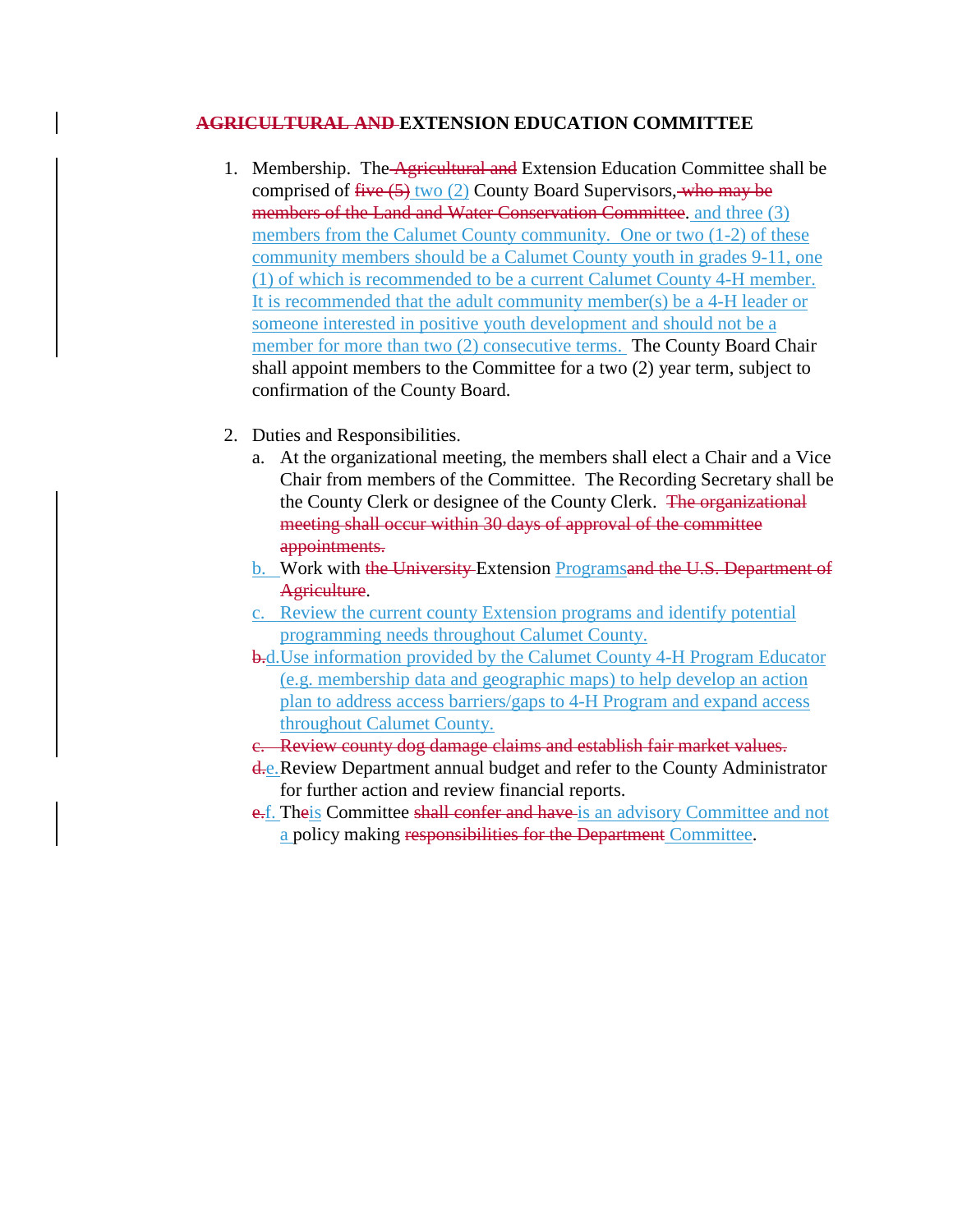G. Pursuant to Wisconsin State Statute 59.70(21) reimbursement of up to  $\frac{250}{350}$  will be provided to a member of the Conservation Congress to attend the Annual Conservation Congress Convention.

# **For reference:**

**Wisconsin State Statute 59.70(21)** CONSERVATION CONGRESS. The board may appropriate money to defray the expenses of county delegates to the annual convention and other activities of the Wisconsin conservation congress.